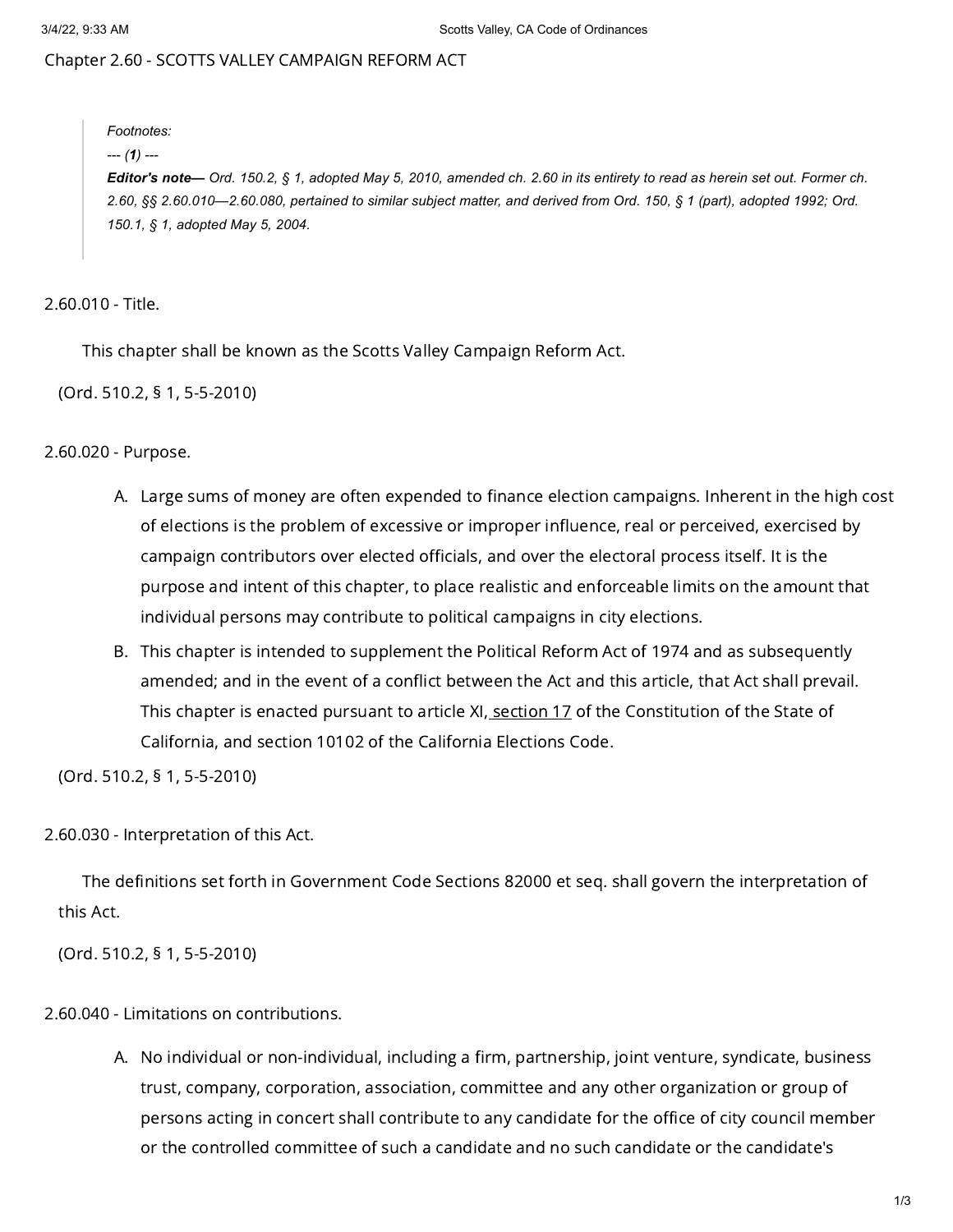## 3/4/22, 9:33 AM Scotts Valley, CA Code of Ordinances

controlled committee shall accept from any individual or non-individual, including a firm, partnership, joint venture, syndicate, business trust, company, corporation, association, committee and any other organization or group of persons acting in concert a contribution or contributions totaling more than one hundred dollars for each election in which the candidate is on the ballot or is a write-in candidate.

- B. A contribution shall not be considered to be received if it is neither negotiated, deposited, and/or utilized by the candidate or the candidate's controlled committee. In addition, it must be returned to the donor within fourteen days of receipt. (Failure to return the contribution within fourteen days shall be deemed to be acceptance.)
- C. A candidate for the office of city council member shall have no more than one campaign committee and one checking account out of which all expenditures shall be made. This subsection shall not prohibit the establishment of savings accounts, but no qualified campaign expenditures shall be made out of these accounts.
- D. No person who contracts with the jurisdiction, for the rendition of personal services, for the furnishing of any material, supplies or equipment to the city or for selling any land or building to the city, whenever the value of such transaction exceeds five thousand dollars shall make any contribution to an elected city council member of the city, candidate for the office of city council member, or committee controlled by such official or candidate at any time between the commencement of negotiations and either the completion of the performance under or the termination of negotiations for, such contract, whichever occurs later.
- E. The local filing officer shall monitor the contributions and expenditures described herein, and shall charge the candidate a fee, in an amount to be established from time to time by resolution of the city council, for the cost of processing the statements.
- F. A candidate for the office of city councilmember shall have no more than one campaign committee and one checking account out of which all expenditures shall be made. This section shall not prohibit the establishment of savings accounts, but no qualified campaign expenditures shall be made out of these accounts.
- G. Nothing in this section shall be deemed to prohibit loans from a candidate to his/her own campaign in accordance with state law.

(Ord. 510.2, § 1, 5-5-2010)

2.60.050 - Duties of local filing officer.

A. The city clerk shall act as the local filing officer.

B. The local filing officer shall prescribe the necessary forms for filing the appropriate statements.

(Ord. 510.2, § 1, 5-5-2010)